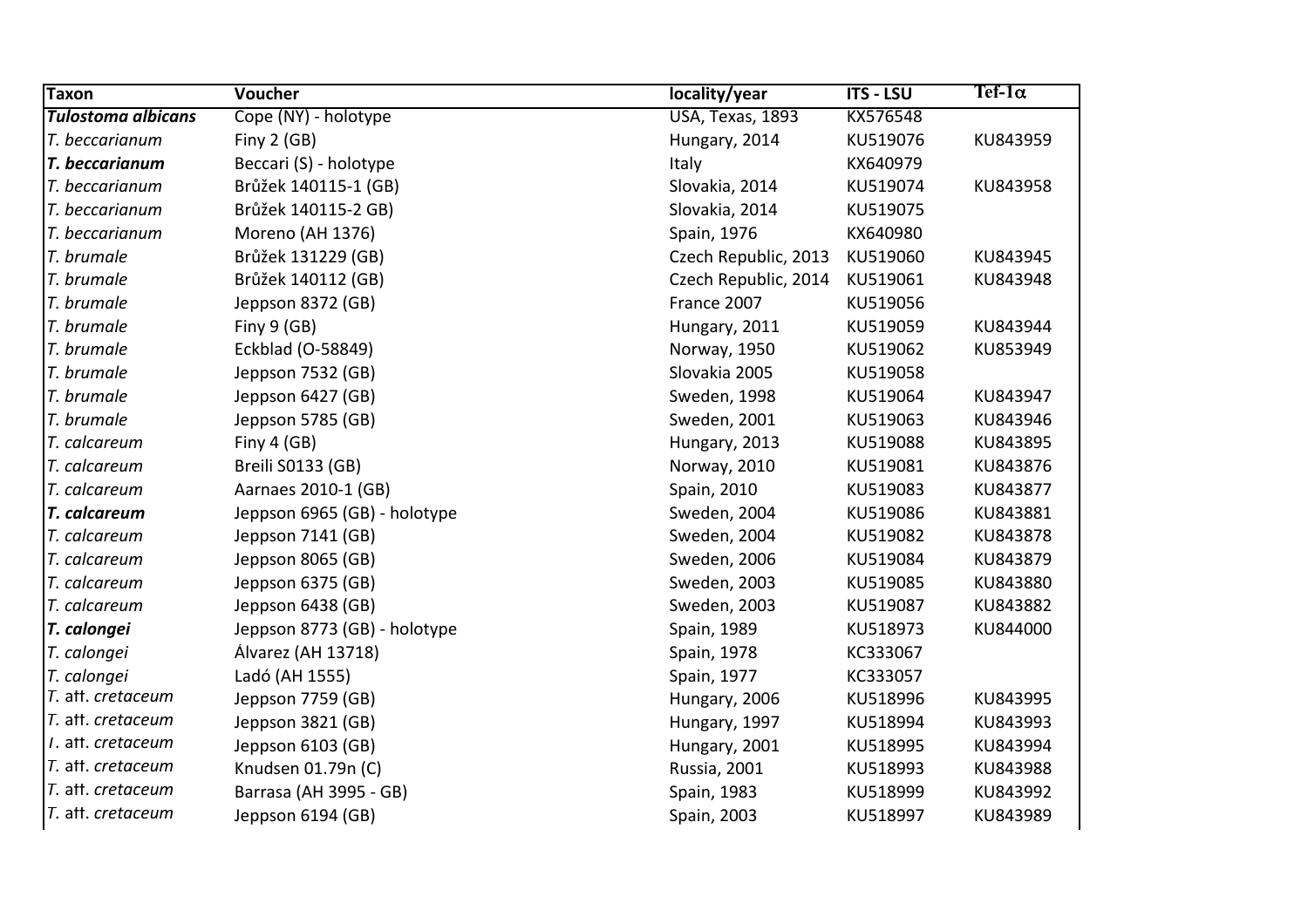| T. aff. cretaceum | Jeppson 9304 (GB)                    | Spain, 2011       | KU519000 | KU843990 |
|-------------------|--------------------------------------|-------------------|----------|----------|
| T. aff. cretaceum | Grupo micológico UAH (AH 13672 - GB) | Spain, 1990       | KU518998 | KU843991 |
| T. cyclophorum    | Silverio-Reyes (AH 19564 - GB)       | Argentina, 1998   | KU518984 | KU843962 |
| T. cyclophorum    | Jeppson 8862 (GB)                    | Hungary, 2009     | KU518985 | KU843963 |
| T. cyclophorum    | Gonzáles (AH 16885, GB)              | Spain, 1994       | KU518983 | KU843961 |
| T. cyclophorum    | Lowen 99 (GB)                        | Spain, 1984       | KU518982 | KU843960 |
| T. eckbladii      | Jonsell (TRH 9565)                   | Norway, 1993      | KU519069 | KU843952 |
| T. eckbladii      | Jørstad (O F-58850) - holotype       | Norway, 1957      | KU519068 | KU843951 |
| T. excentricum    | Lloyd 15424 (BPI) - holotype         | USA, New Mexico   | KU519055 |          |
| T. fimbriatum     | Jeppson 6636 (GB)                    | Hungary, 2004     | KU518962 | KU843906 |
| T. fimbriatum     | Finy 8 (GB)                          | Hungary, 2012     | KU518968 | KU843912 |
| T. fimbriatum     | Knudsen 01.71k (C)                   | Russia, 2001      | KU518971 | KU843911 |
| T. fimbriatum     | Knudsen 00.190e (C)                  | Russia, 2000      | KU518972 | KU843914 |
| T. fimbriatum     | Jeppson 7332 (GB)                    | Slovakia, 2004    | KU518964 | KU843913 |
| T. fimbriatum     | Jeppson 7351 (GB)                    | Slovakia, 2014    | KU518970 | KU843907 |
| T. fimbriatum     | Jeppson 7926 (GB)                    | Slovakia, 2006    | KU518967 | KU843905 |
| T. fimbriatum     | Jeppson 7372 (GB)                    | Slovakia, 2004    | KU518969 | KU843909 |
| T. fimbriatum     | Jeppson 7025 (GB)                    | Spain, 2004       | KU518966 | KU843910 |
| T. fimbriatum     | Moreno & Altés (AH 11759)            | Spain, 1990       | KC333063 |          |
| T. fimbriatum     | Jeppson 060330 (GB)                  | Sweden, 2006      | KU518965 | KU843908 |
| T. fimbriatum     | Jeppson 5795 (GB)                    | Sweden, 2001      | KU518961 | KU843903 |
| T. fimbriatum     | Månsson 991010 (GB) - epitype        | Sweden, 1999      | KU518963 | KU843904 |
| T. fimbriatum     | Webber (NY) - lectotype T. campestre | USA, Nebraska     | KC333075 |          |
| T. fulvellum      | Kabát 970428 (BRA)                   | Slovakia, 1997    | KU518991 | KU844001 |
| T. fulvellum      | Röllin 74-5 (pers. herb. Specht)     | Switzerland, 1974 | KU518992 |          |
| T. giovanellae    | Patouillard 4693 (BPI)               | Africa            | KU519073 |          |
| T. giovanellae    | Bartolomé & Alvarez (AH 11641 - GB)  | Spain, 1989       | KU519072 | KU843955 |
| T. giovanellae    | Jeppson 8706 (GB)                    | Spain, 2009       | KU519071 | KU843954 |
| T. giovanellae    | Jeppson 9059 (GB)                    | Spain. 2009       | KU519070 | KU843953 |
| T. grandisporum   | Jeppson 8924 (GB)                    | Hungary, 2009     | KU519002 | KU843920 |
| T. grandisporum   | Finy 10 (GB)                         | Hungary, 2014     | KU519005 | KU843922 |
| T. grandisporum   | Jeppson 6633 (GB)                    | Hungary 2004      | KU519001 | KU843919 |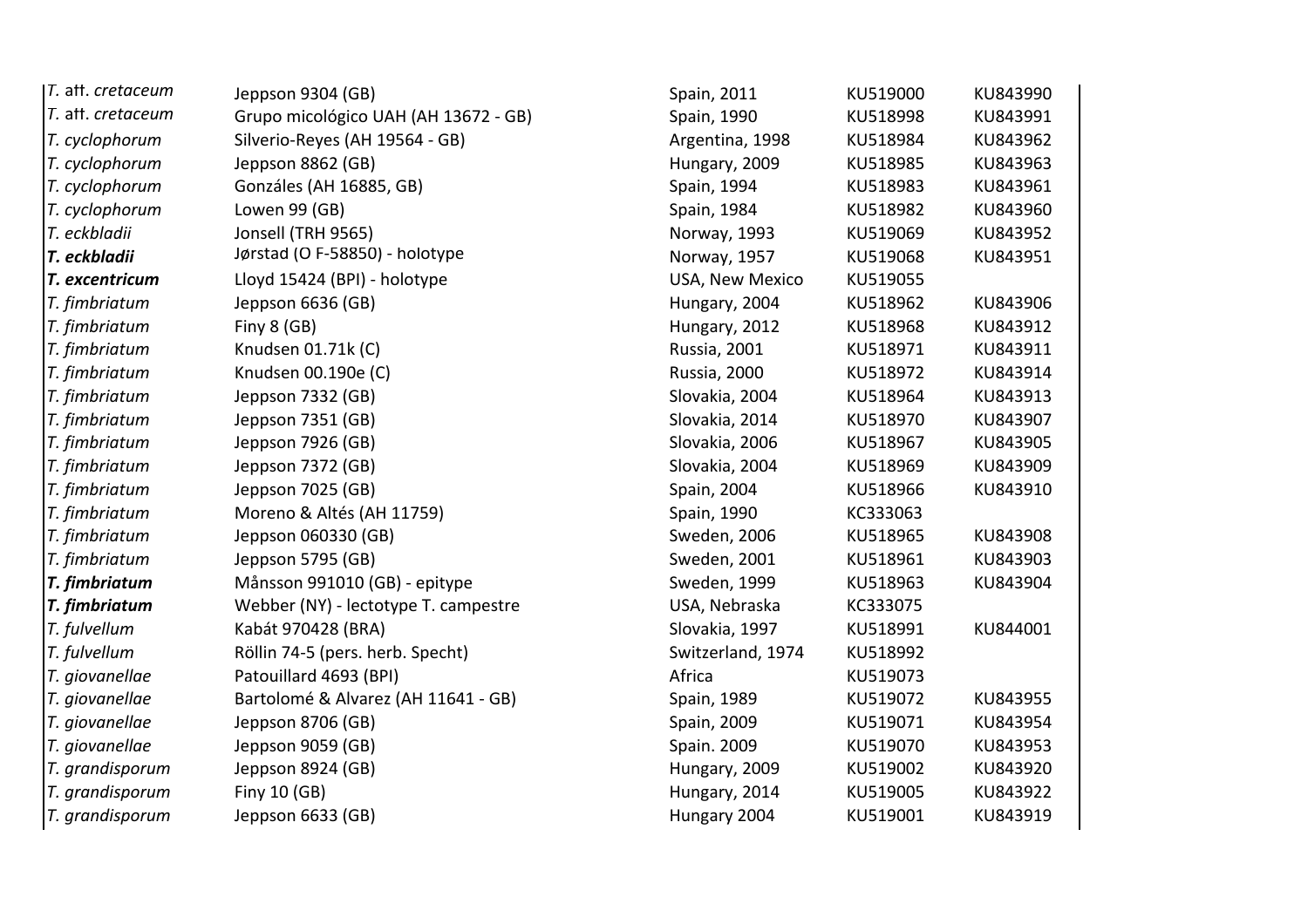| T. grandisporum | Jeppson 8907 (GB) - holotype           | Hungary, 2011                 | KU519003 | KU843924 |
|-----------------|----------------------------------------|-------------------------------|----------|----------|
| T. grandisporum | Jeppson 8793 (GB)                      | Hungary, 2008                 | KU519004 | KU843921 |
| T. grandisporum | Brůžek 131208 (GB)                     | Slovakia, 2013                | KU519006 | KU843923 |
| T. kotlabae     | Brůžek 140918 (GB)                     | Czech Republic, 2014          | KU519028 | KU843977 |
| T. kotlabae     | Jeppson 7441 (GB)                      | Denmark, 2005                 | KU519026 | KU843975 |
| T. kotlabae     | Jeppson 9585 (GB)                      | <b>France, 2012</b>           | KU519024 | KU843976 |
| T. kotlabae     | Kotlaba (PRM 704202)                   | Slovakia, 1954                | KX576543 |          |
| T. kotlabae     | Kotlaba (PRM 704203) - holotype        | Slovakia, 1954                | KX576544 |          |
| T. kotlabae     | Jeppson 7923 (GB)                      | Slovakia, 2006                | KU519027 | KU843973 |
| T. kotlabae     | Jeppson 7187 (GB)                      | Sweden, 2005                  | KU519025 | KU843974 |
| T. kotlabae     | Jeppson 5597 (GB)                      | Sweden, 2005                  | KU519023 | KU843972 |
| T. kotlabae     | Boertmann 79074 (LD)                   | Sweden, 1979                  | KU519022 |          |
| T. kotlabae     | Jeppson 5426 (GB)                      | Sweden, 2000                  | KU519021 | KU843971 |
| T. lloydii      | Lahti 201210 (GB)                      | Italy, 2012                   | KU518990 | KU843965 |
| T. Iloydii      | Gómez (AH 11606)                       | Spain, 1988                   | KX583648 |          |
| T. lloydii      | González (AH 31156 - GB)               | Spain, 2003                   | KU518989 |          |
| T. lusitanicum  | Almeida et al. (LISU-MAG 8) - holotype | Portugal, 1991                | KX576542 |          |
| T. lysocephalum | Long 9639 (BPI) - holotype             | USA, New Mexico, 194 KU519034 |          |          |
| T. melanocyclum | Jeppson 9596 (GB)                      | <b>France, 2012</b>           | KU519101 | KU843888 |
| T. melanocyclum | Jeppson 8815 (GB)                      | Hungary, 2008                 | KU519105 | KU843886 |
| T. melanocyclum | Jeppson 8974 (GB)                      | Hungary, 2009                 | KU519106 | KU843890 |
| T. melanocyclum | Jeppson 6036 (GB)                      | Hungary, 2002                 | KU519100 | KU843884 |
| T. melanocyclum | Knudsen 00.314 (C)                     | Russia, 2000                  | KU519099 | KU843883 |
| T. melanocyclum | Bohlin 050529 (GB)                     | Sweden, 2005                  | KU519103 | KU843889 |
| T. melanocyclum | Månsson 011215 (GB)                    | Sweden, 2001                  | KU519102 | KU843885 |
| T. melanocyclum | Hanson 2008-247 (GB)                   | Sweden, 2008                  | KU519104 | KU843887 |
| T. niveum       | Jeppson 7692 (GB)                      | Sweden, 2005                  | KU519078 | KU843932 |
| T. niveum       | Jeppson 7699 (GB)                      | Sweden, 2005                  | KU519079 | KU843933 |
| T. niveum       | Jeppson 5229 (GB)                      | Sweden, 1999                  | KU519080 | KU843934 |
| T. obesum       | Jeppson 8695 (GB)                      | Spain, 2008                   | KU518986 | KU843985 |
| T. obesum       | Jeppson 8707 (GB)                      | Spain, 2008                   | KU518987 | KU843986 |
| T. obesum       | Ayllón (AH 20901 - GB)                 | Spain, 1995                   | KU518988 | KU843987 |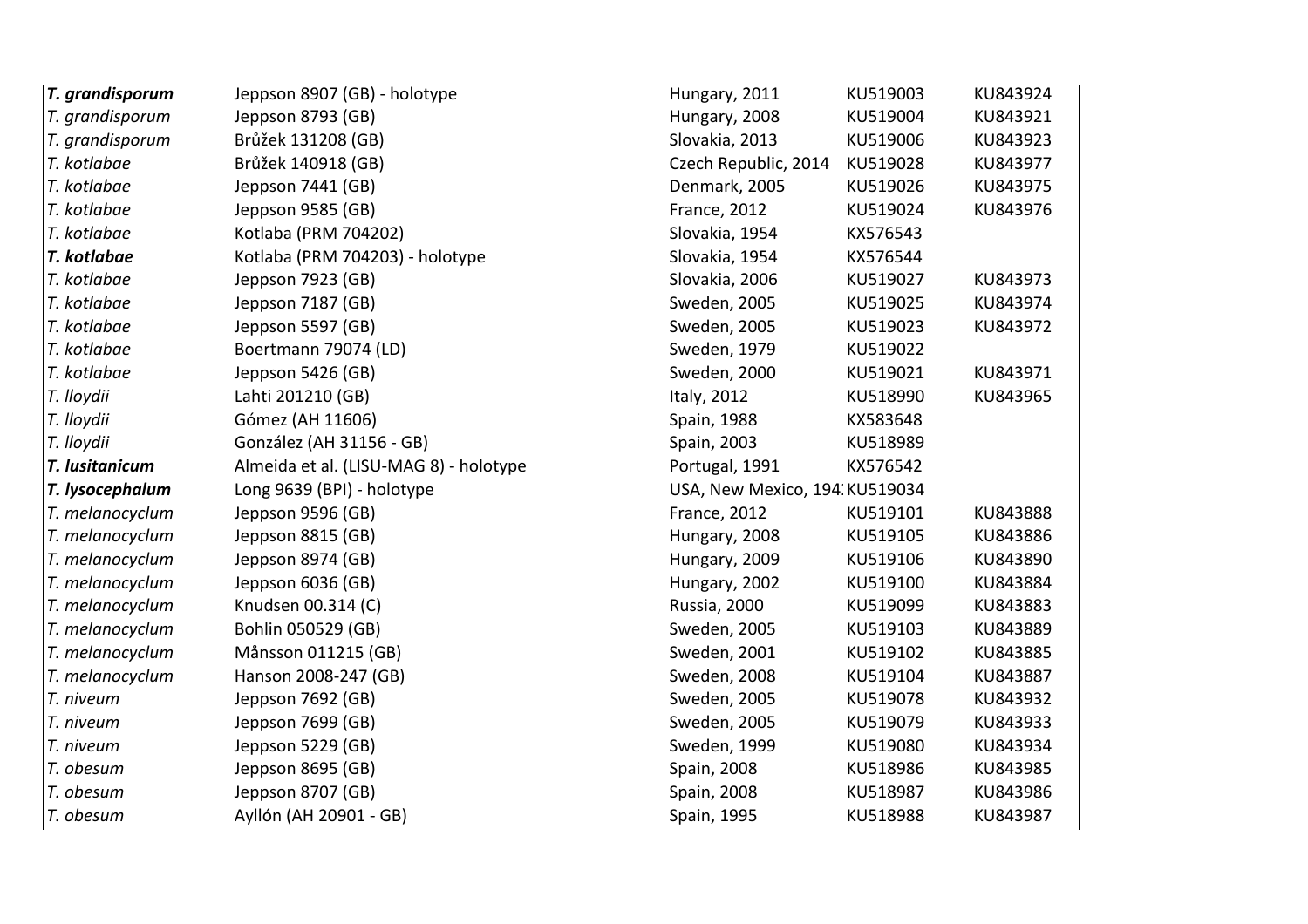| T. obesum           | Cooke 2715 (NY) - isotype                   | USA, Colorado        | KX576541  |          |
|---------------------|---------------------------------------------|----------------------|-----------|----------|
| T. pannonicum       | Jeppson 7764 (GB) - holotype                | Hungary, 2006        | KU519010  |          |
| T. pannonicum       | Jeppson 8715 (GB)                           | Hungary, 2008        | KU519009  |          |
| T. pannonicum       | Jeppson 990617a (GB)                        | Hungary, 1999        | KU519008  |          |
| T. pannonicum       | Jeppson 7803 (GB)                           | Hungary, 2006        | KU519011  | KU843996 |
| T. pseudopulchellum | Illana, Moreno, Altés (AH 11605) - holotype | Spain, 1989          | KX513827  |          |
| T. pseudopulchellum | Illana, Moreno, Altés (AH 11603) - paratype | Spain, 1989          | KU519012  | KU843997 |
| T. pseudopulchellum | Moreno, Manjón, Altés (AH 11699)            | Spain, 1989          | KX640987  |          |
| T. pulchellum       | Moravec 132/51 (UPS) - paratype T. hollosii | Czech Republic, 1951 | KX513825  |          |
| T. pulchellum       | Jeppson 6647 (GB)                           | Hungary, 2004        | KU518955  | KU843926 |
| T. pulchellum       | Jeppson 7833 (GB)                           | Hungary, 2006        | KU518957  | KU843928 |
| T. pulchellum       | Ochoa, Altés (AH 12967-GB)                  | Mexico, 1987         | KU518956  |          |
| T. pulchellum       | Fritz 2010-1 (GB)                           | Mongolia, 2010       | KU518954  | KU843925 |
| T. pulchellum       | García (MA-F 33568)                         | Spain, 1994          | KX640984  |          |
| T. punctatum        | Jeppson 7472 (GB)                           | Slovakia, 2005       | KU518952  | KU843875 |
| T. punctatum        | Jeppson 10058 (GB)                          | Slovakia, 2014       | KU518953  |          |
| T. punctatum        | Bethel 21 (NY) - holotype T. subfuscum      | USA, Colorado, 1896  | KC333074  |          |
| T. punctatum        | BPI 729033 (BPI) - lectotype                | USA, Kansas, 1896    | KC333071  |          |
| T. rufum            | Lloyd 15542 (BPI)- holotype                 | USA. Alabama         | KU519107  |          |
| T. simulans         | Mrazek 1313 (GB)                            | Austria, 1989        | KU519050  |          |
| T. simulans         | Jeppson 7865 (GB)                           | Austria, 2005        | KU 519049 | KU843938 |
| T. simulans         | Brůžek 140214 (GB)                          | Czech Republic, 2014 | KU519044  | KU843937 |
| T. simulans         |                                             |                      |           |          |
|                     | Brůžek 131201 (GB)                          | Czech Republic, 2013 | KU519043  | KU843936 |
| T. simulans         | Moravec (PRM 667204) - isotype T. moravecii | Czech Republic, 1952 | KX576546  |          |
| T. simulans         | Jeppson 4902 (GB)                           | Hungary, 1999        | KU519053  |          |
| T. simulans         | Jeppson 3844 (GB)                           | Hungary, 1997        | KU519052  | KU843941 |
| T. simulans         | Jeppson 5497 (GB)                           | Hungary, 2001        | KU519054  |          |
| T. simulans         | Jeppson 040221 (GB)                         | Hungary, 20014       | KU519045  |          |
| T. simulans         | Knudsen 01.70m (C)                          | <b>Russia, 2001</b>  | KU519048  | KU843939 |
| T. simulans         | Jeppson 9302 (GB)                           | Spain, 2011          | KU519042  | KU843935 |
| T. simulans         | González (AH 15633- GB)                     | Spain, 1993          | KU519046  | KU843942 |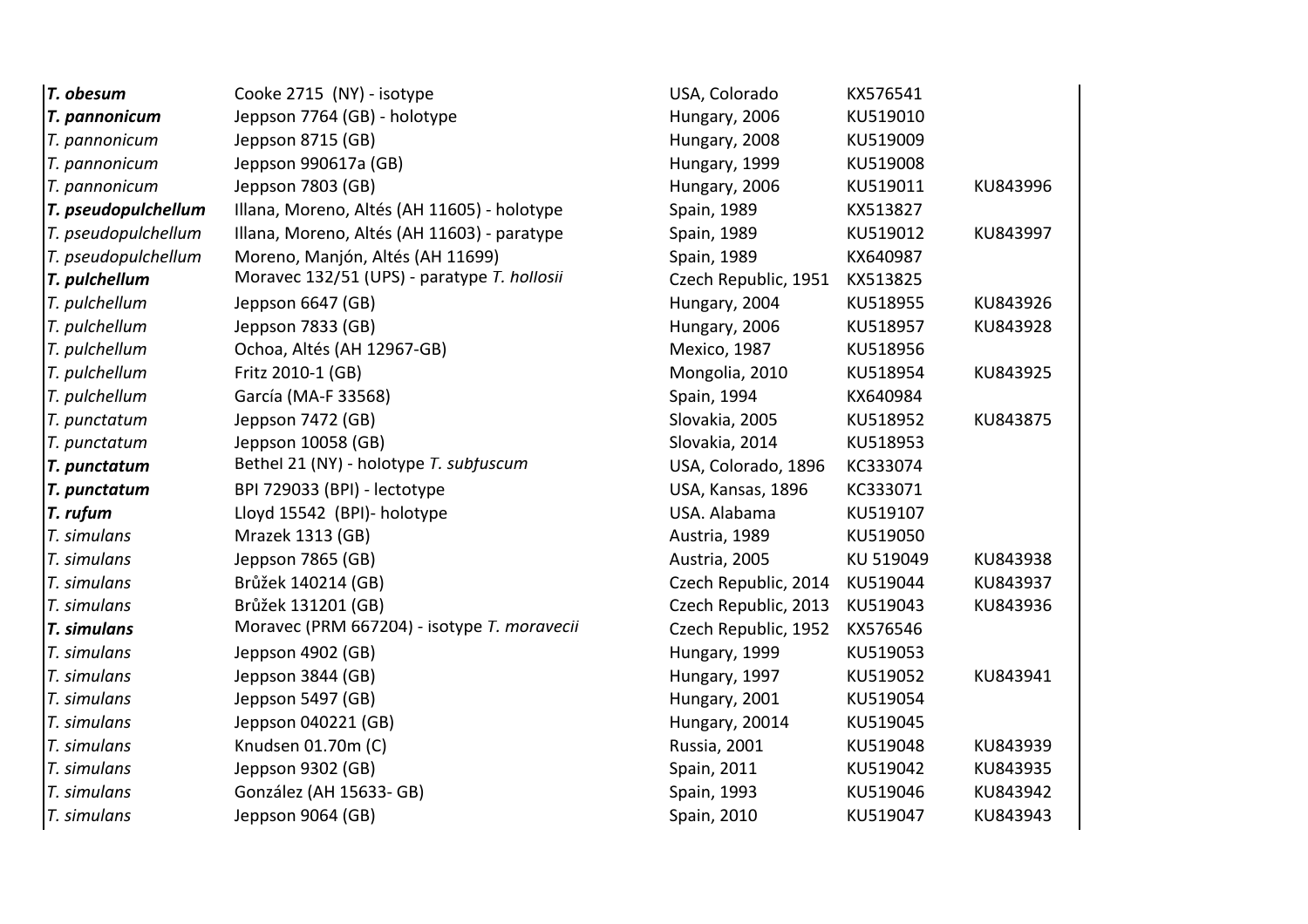| T. simulans        | Jeppson 3871 (GB)                                               | Sweden, 1996                   | KU519051 | KU843940 |
|--------------------|-----------------------------------------------------------------|--------------------------------|----------|----------|
| <b>T.</b> simulans | Stockberger (PC) - paratype T. mammosum var. simulans USA, Ohio |                                | KX576547 |          |
| T. squamosum       | Mrazek 1300 (GB)                                                | Austria, 1989                  | DQ415732 | KU843894 |
| T. squamosum       | Larsson 260-06 (GB)                                             | <b>France, 2006</b>            | KU519097 | KU843892 |
| T. squamosum       | Ortová 971113 (GB)                                              | Slovakia, 1997                 | KU519098 | KU843893 |
| T. squamosum       | Honrubia (AH 15483 - GB)                                        | Spain, 1992                    | KU519096 | KU843891 |
| T. striatum        | Fritz 2010-2 (GB)                                               | Mongolia, 2010                 | KU518958 | KU843929 |
| T. striatum        | González (AH 15543 - GB)                                        | Spain, 1993                    | KU518959 | KU843930 |
| T. submembranaceum | Ayala et al. (AH 15132) - holotype                              | Mexico, 1991                   | KX513826 |          |
| T. subsquamosum    | Jeppson 6002 (GB)                                               | Hungary, 2001                  | KU519089 | KU843896 |
| T. subsquamosum    | Jeppson 6563 (GB)                                               | Hungary, 2004                  | KU519093 |          |
| T. subsquamosum    | Jeppson 4956 (GB)                                               | Hungary, 1999                  | KU519095 | KU843898 |
| T. subsquamosum    | Jeppson 4945 (GB)                                               | Hungary, 1999                  | KU519091 | KU843899 |
| T. subsquamosum    | Jeppson 9336 (GB)                                               | Slovakia, 2011                 | KU519090 | KU843897 |
| T. subsquamosum    | Jeppson 9305 (GB)                                               | Spain, 2011                    | KU519094 | KU843897 |
| T. subsquamosum    | Moreno & Altés (AH 19024- GB)                                   | Spain, 1995                    | KU519092 | KU843900 |
| T. winterhoffii    | Jensen SOJ2105-699039 (C)                                       | Denmark, 2015                  | KU518974 | KU843915 |
| T. winterhoffii    | Lode ZfM79/2 (pers. herb. H. Schubert) - paratype               | Germany, 2013                  | KU518975 |          |
| T. winterhoffii    | Jeppson 7761 (GB)                                               | Hungary, 2006                  | KU518976 | KU843916 |
| T. winterhoffii    | Maas Geesteranus 7513 (L)                                       | The Netherlands, 1950 KC333073 |          |          |
| T. winterhoffii    | Jeppson 2379 (GB)                                               | Sweden, 1987                   | KU518977 |          |
| T. xerophilum      | Long 9688 (BPI) - holotype                                      | USA, Arizona, 1936             | KX576549 |          |
| T. sp. 1           | Jeppson 7762 (GB)                                               | Hungary, 2006                  | KU518979 | KU843981 |
| T. sp. 2           | Jeppson 8701 (GB)                                               | Spain, 2008                    | KU518981 | KU843983 |
| T. sp. 2           | Jeppson 8710 (GB)                                               | Spain, 2008                    | KU518980 | KU843982 |
| T. sp. 3           | Jeppson 4935 (GB)                                               | Hungary, 1999                  | KU518978 | KU843918 |
| T. sp. 4           | Finy 12 (GB)                                                    | Hungary, 2011                  | KU518960 | KU843902 |
| T. sp. 5           | Brůžek 131207 (GB)                                              | Slovakia, 2013                 | KU519041 | KU843931 |
| T. sp. 5           | Jeppson 10060 (GB)                                              | Slovakia, 2014                 | KU519040 |          |
| T. sp. 6           | Jeppson 5996 (GB)                                               | Hungary, 2002                  | KU519016 | KU843966 |
| T. sp. 7           | Jeppson 6623 (GB)                                               | Hungary, 2004                  | DQ112629 |          |
| T. sp. 7           | Finy 1 (GB)                                                     | Hungary 2014                   | KU519017 | KU843967 |